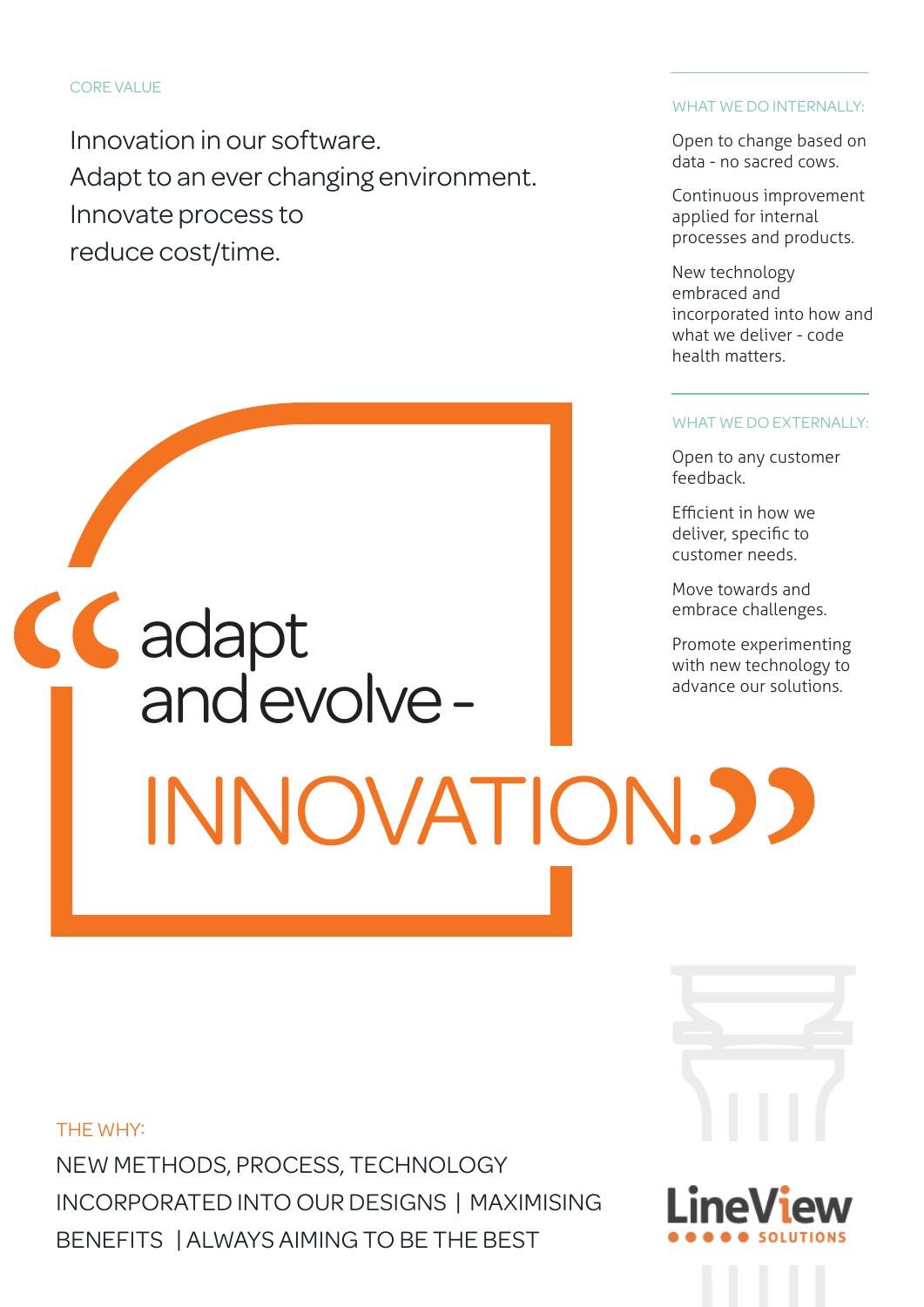Honesty, Service, Reliability. True value in what we offer. Trust our team.

# CC do the right thing - INTEGRITY. 33

## WHAT WE DO INTERNALLY:

Do what we say we're going to do.

Speak openly within our team.

Serve each other by being candid, helpful, respectful.

Give a healthy challenge to team members who have a lapse in integrity.

Transparent Goals.

## WHAT WE DO EXTERNALLY:

Meet commitments to customers and if not, communicate proactively.

Balance offering value to customers and providing returns for team/business.

Aim to get it right the first time maximising returns for all.

Default to openness.

THE WHY:

GREAT SERVICE | GREAT SYSTEMS/SOFTWARE COMMITMENT TO GET IT RIGHT | VALUE FOR MONEY CLEAR COMMUNICATION | RESPECT & LOYALTY